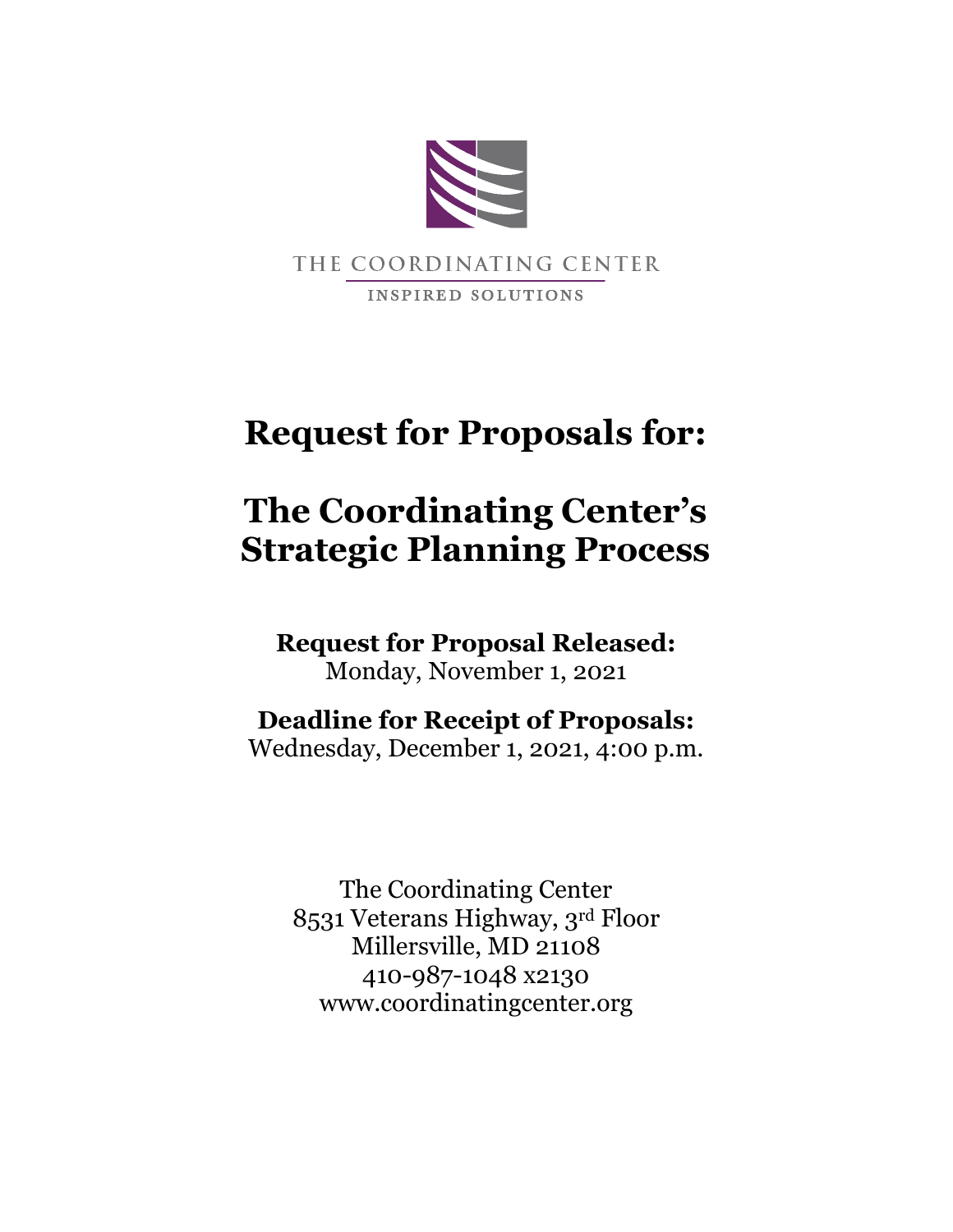## **1. INTRODUCTION**

The Coordinating Center (The Center), a statewide, nonprofit organization dedicated to the delivery of complex case management and care coordination services to individuals living with medically complex conditions and/or disabilities is in Millersville, MD. The Center is requesting proposals from interested, qualified, and experienced professional strategic planning firms or individuals to provide strategic planning and facilitation services.

The Center is seeking proposals, due no later than **4:00 p.m. EST** on **Wednesday, December 1, 2021,** from consultants/firms to guide the organization with the development of a Strategic Plan. The anticipated Period of Performance will include a six-month period (March-September 2022) to provide adequate time for participation by the Strategic Planning Committee (SPC), The Center's Board of Directors (Board), in addition to input and review by employees and key community stakeholders. The primary deliverable of this contract and process will be a written organizational strategic plan document that presents the planning process, research, analysis, opportunities, and strategies along with an implementation plan that will guide The Center activity for the next three to five years.

This RFP requests the professional services of a consultant/firm to facilitate the strategic planning process. The Center is aware that there are a variety of perspectives, models, and approaches available to develop a strategic planning document; therefore, the successful consultant/firm should be able to discern which model or model(s) will best enable The Center to define, develop, and complete its organizational and programmatic goals as defined by the SPC, Board, current contractual obligations, URAC accreditation requirements, best practices as noted by Maryland Nonprofits Standards for Excellence (SFE) and other local, regional or state-level legislative priorities that impact The Center.

Based on the proposals received, the SPC (comprised of The Center's Executive Leadership Team and board members) will select individuals/firms to be interviewed. As a result of those interviews, the top‐rated consultant/firm will be selected by the SPC for contract negotiations. Proposals must be responsive to The Center's request and detailed in nature. The Center will determine the most responsive and responsible consultant/firm providing the best service at the most reasonable cost. Cost alone shall not be the determinative factor. The Center reserves the right, in its absolute discretion, to make no award or contract. A Request for Proposals (RFP), which includes instructions for its completion, is attached.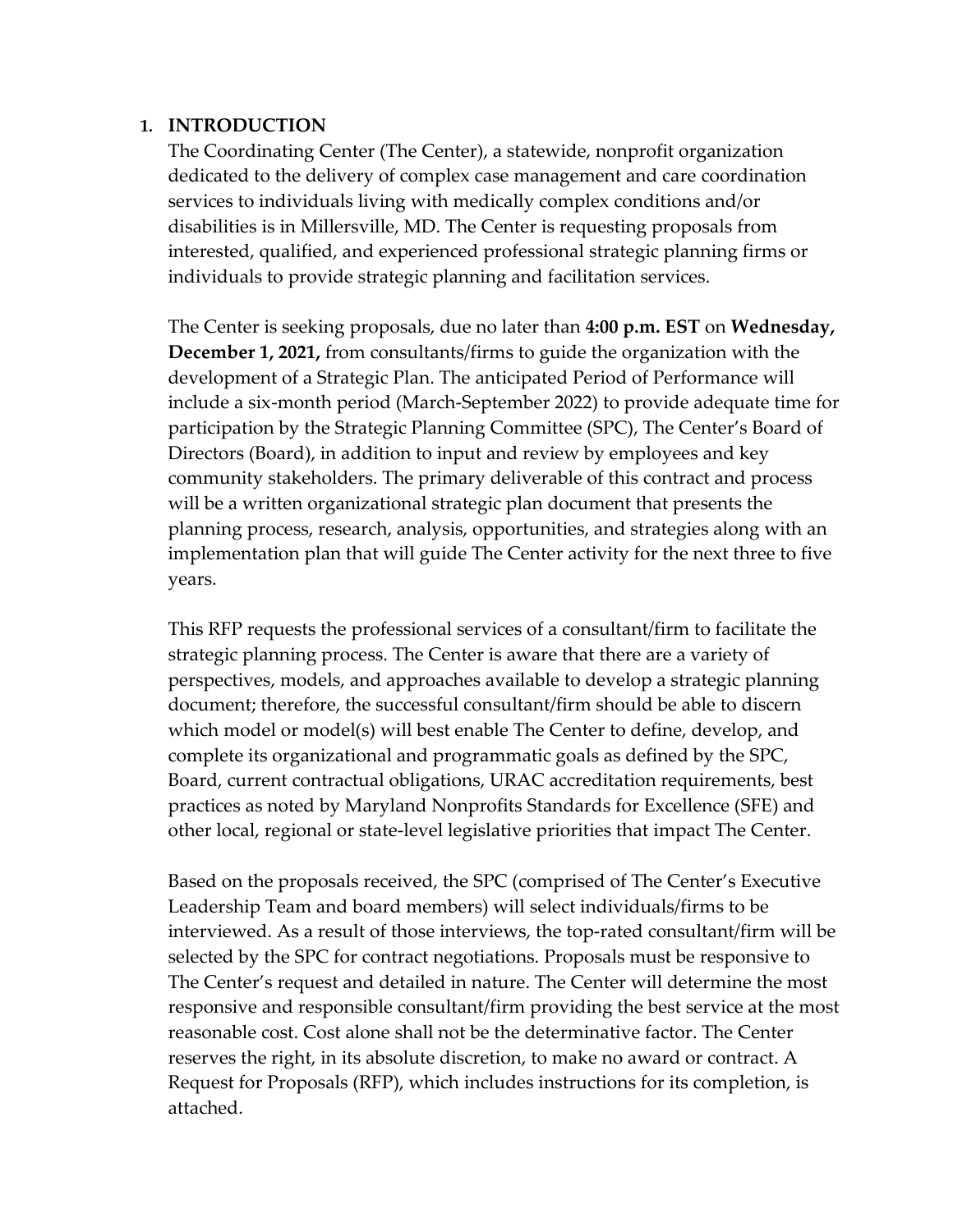## **1.1 Authority**

This document was developed with guidance and support from The Center's Executive Leadership Team (AKA Corporate Development Team) and board members at The Center.

This document has been prepared for use by internal organization audiences, as well as industry partners. It should not be provided to external bodies without the express written or verbal consent of Teresa Titus-Howard, President and Chief Executive Officer.

# **1.2 Purpose and Scope**

This RFP is issued solely for information and planning purposes. Further, this document does not commit The Center to contract for any service, supply, or subscription whatsoever. The Center is seeking formal proposals at this time and will rely on your estimate based on the information provided in this document or other requested information. The Center will not reimburse any information or administrative costs incurred because of participation in response to the RFP. All costs associated with the response will solely reside at the responding party's expense.

# **1.3 Confidentiality**

All information included in this RFP is considered confidential and intended only for use by responders. No information included in this document, or in discussions related to The Center may be disclosed to another party or used for any other purpose without express written or verbal consent. Prior to moving forward into the next phase of the selection process, vendors will be asked to sign a mutual non-disclosure.

### **1.4 Audience**

This Request for Proposal is intended for organizations, executive coaching firms and consultants who have experience with the following, but not limited to:

- Strategic planning facilitation and development;
- Healthcare nonprofits; and,
- Population health and/or case management of medically complex chronic care individuals or persons living with disabilities.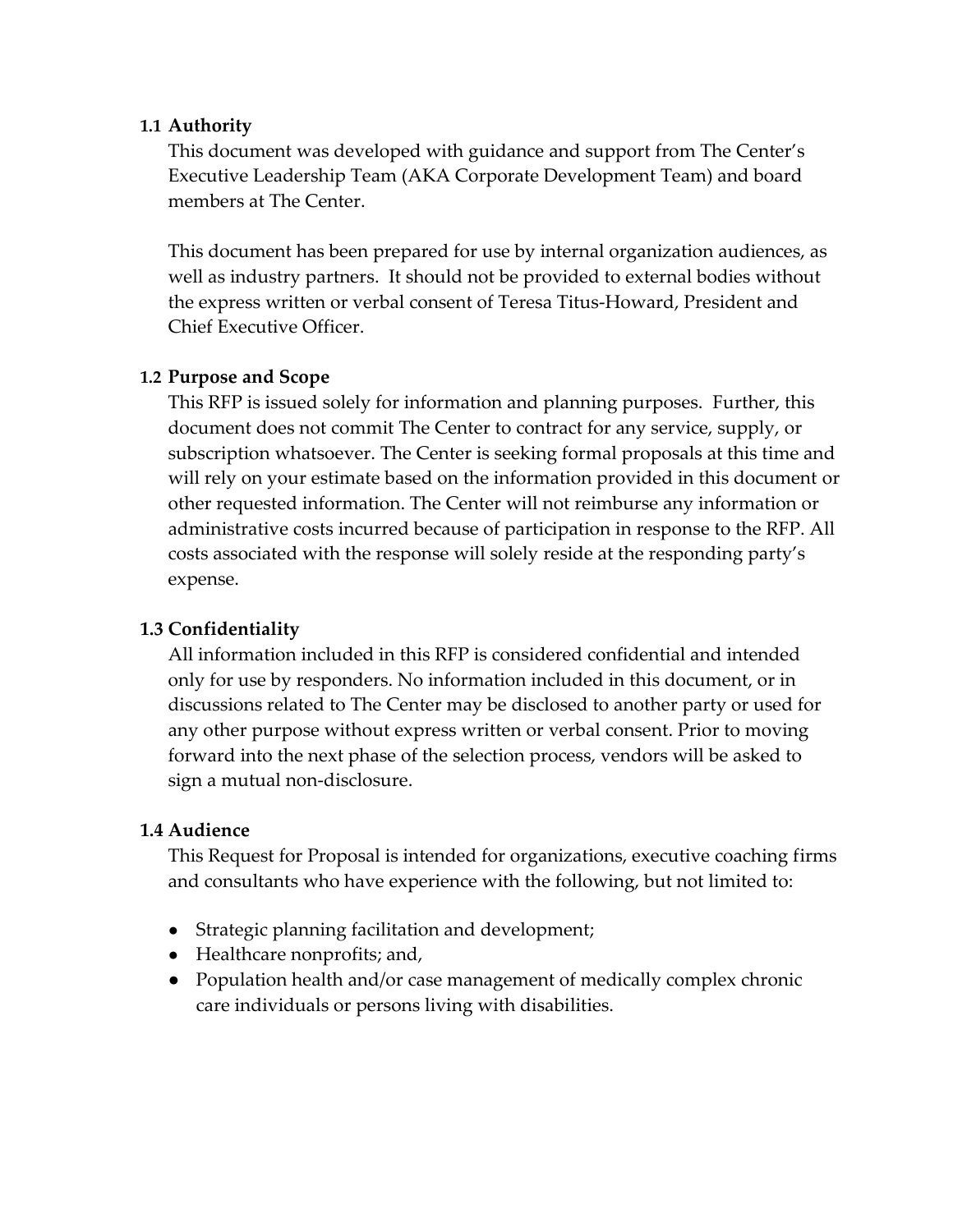## **2. OVERVIEW**

### **2.1 About The Coordinating Center (The Center)**

Founded in 1983 as The Coordinating Center for Home and Community Care, Inc., (CCHCC) The Coordinating Center ("The Center") was first organized as a consortium of children's hospitals and other care facilities, local health departments, advocacy groups, disability related associations and concerned individuals. The Center was initially funded by a federal Maternal Child Health Bureau (MCHB) Special Projects of Regional and National Significance (SPRANS) grant. The purpose of this grant was to develop a care coordination model designed to affect the transition from hospital to home among children who were then hospitalized with complex medical diagnoses requiring ventilator support. The project found that these children could flourish at home with appropriate funding and supports, including care coordination. Subsequent to the success of the grant funded project, and within two years of its founding, The Center was designated to provide care coordination for the groundbreaking Maryland Model Waiver program. This program, the premier home care program for children with complex medical needs and disabilities in Maryland, continues to provide coordinated, comprehensive care coordination for children and adolescents, supporting them in their efforts to achieve their potential and autonomy.

Today, The Center, is a state-wide care coordination agency located in Millersville, Maryland with 38 years of experience in delivering communitybased care coordination for people with disabilities and the most complex medical and social needs. For more than three decades, The Center has translated national movements into ground-level, community-based programs including transitions of care, Medicaid rebalancing initiatives, aging in place, hospital readmissions reductions, and addressing homelessness. The Center has expertise in partnering to resolve complicated, intractable and costly social and health challenges for some of the state's most vulnerable populations. Working largely with people who have low income and those that are high users of health care services, and those with disabilities, The Center coordinates services for more than 10,000 people across the state of Maryland through innovative programs that move people from institutions, nursing facilities and hospitals to homes in the community of their choice while reducing costs to the system and the citizens of Maryland. For more information about The Center, visit our website at [www.coordinatingcenter.org.](http://www.coordinatingcenter.org/)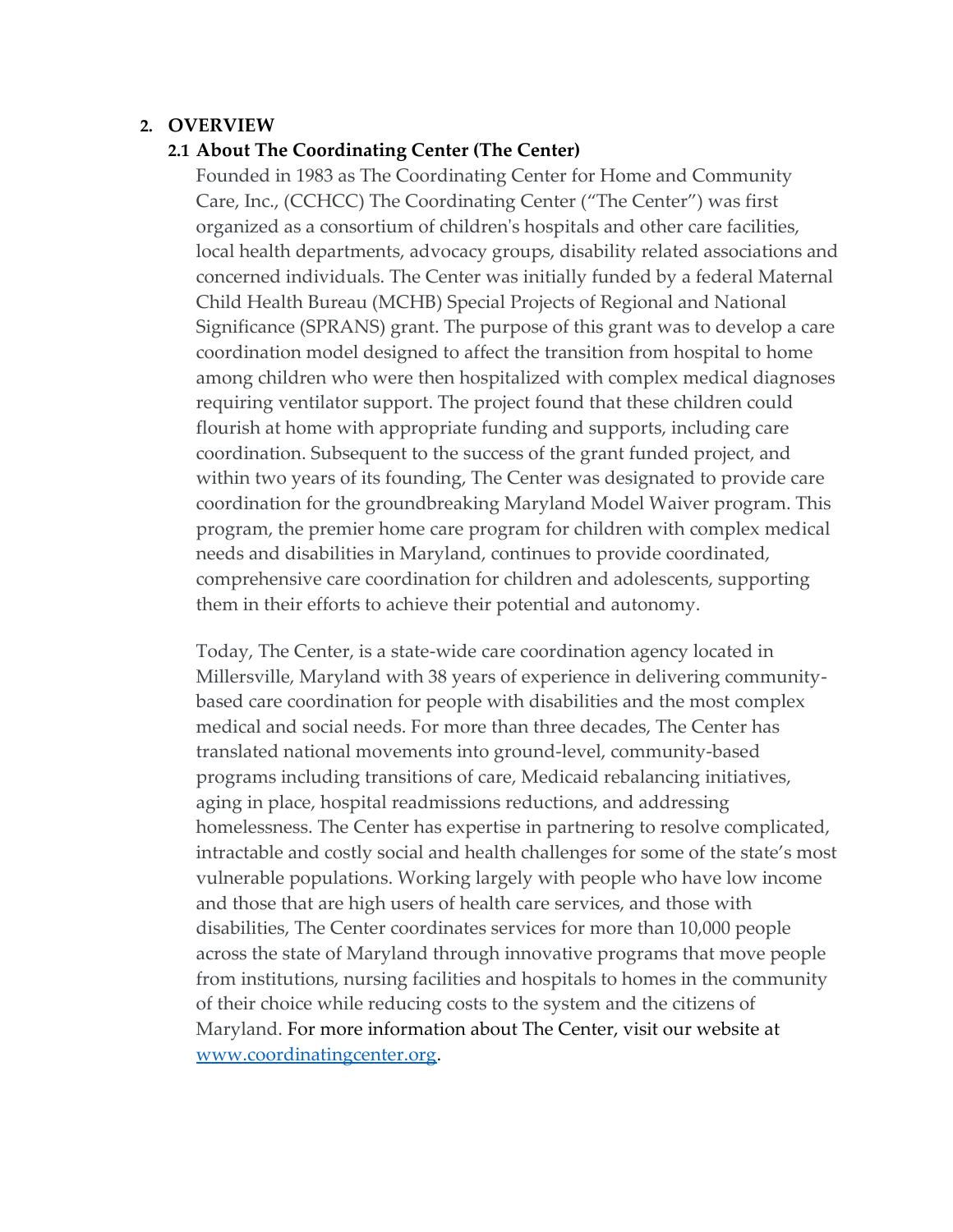# **2.2 Mission, Vision, Values**

## **Mission**

The mission of The Coordinating Center is to partner with people of all ages and abilities and those who support them in the community to achieve their aspirations for independence, health, and meaningful community life.

# **Vision**

People of all ages and abilities have equitable access to achieve optimal quality health, affordable housing, and meaningful community life.

# **Values**

- **Excellence**: We challenge ourselves to do great work.
- **Collaboration**: We are better together.
- **Integrity**: We uphold ethical standards.
- **Equity and Inclusion**: We value diversity in many forms.
- **Impact**: We make a difference.
- **Learning**: We believe continual learning is essential.

# **2.3 Project Background**

For the past eight to ten years, The Coordinating Center created short-term strategic plans, which included goals and objectives, most recently in the areas of Growth and Sustainability, Measuring Impact and Coworker Retention. In the past, the strategic planning process involved minimal collaboration from frontline coworkers and the Board of Directors.

The Coordinating Center is seeking to take its strategic planning process to the next level. In addition to broadening its scope of individuals, both internal and external, who participate in the strategic planning process, The Center would like review and guidance including but not limited to the following areas: market and environmental analyses of Maryland and surrounding states; situational analysis and human capital talent.

# **2.4 Project Scope and Phases**

Scope of Service Required - To develop and complete a comprehensive strategic planning process from March 1 through September 1, 2022. As envisioned, the scope of services for this proposal will include the following phases:

# **2.4.1. General Project Management**

● The consultant/firm will work with the SPC to develop and finalize the strategic planning process; validate The Center's objectives for this project;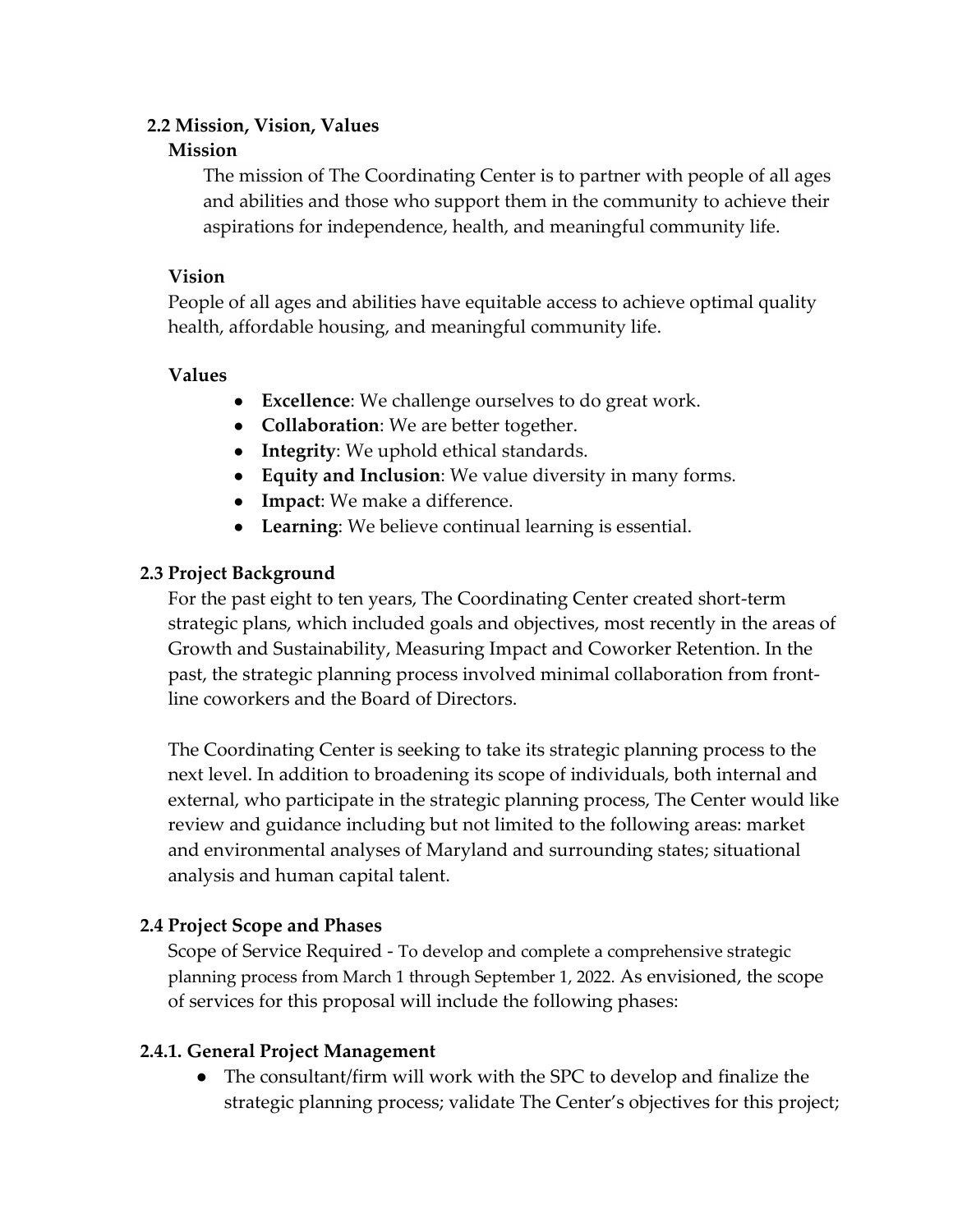and outline SPC, Board, staff, and consultant roles and responsibilities for the project.

- The consultant/firm will develop a work plan to guide project activities and communications.
- The consultant/firm will conduct an orientation and multiple briefing sessions for the SPC, and Board on project goals and the potential outcomes.
- The consultant/firm must be available for presentations to the SPC and Board, including but not limited to a presentation of the final version of the strategic plan developed through this project.
- Development and implementation of techniques/initiatives to promote public involvement designed to engage the community, stakeholders, and The Center's leadership throughout the process is critical.

# **2.4.2. Phase 1 – Discovery**

- Complete an inventory of existing contractual obligations, lessons learned from previous contracts (limited number), program offerings and partnerships to serve as a baseline to identify service gaps and opportunities.
- Conduct stakeholder interviews and/or focus groups with staff, key stakeholders, partners, community leaders and constituencies. The purpose of the interviews will be to complete an evaluation of internal (e.g., organizational leaders, Board members, front-line employees) and external stakeholders (e.g., small client sample, contractor feedback, contract information) to gain an understanding of stakeholder interests, goals, objectives and envisioned opportunities, as well as opportunities for improvement for The Center. The interviews may include, but not limited to: SPC, board, care coordinators, administrative staff, legislative advocates, and leadership of local government/entities including members of the Maryland Department of Health.
- Complete market and environmental analyses in Maryland and surrounding states including an evaluation of our competitors and relevant existing and new markets. This would include compiling, analyzing, and presenting care coordination/case management data identifying potential areas of growth within and outside the State of Maryland.
- Complete an assessment of internal human capital talent to determine The Center's ability to sustain and grow through new innovations, partnerships, and relationships, as well as identify potential change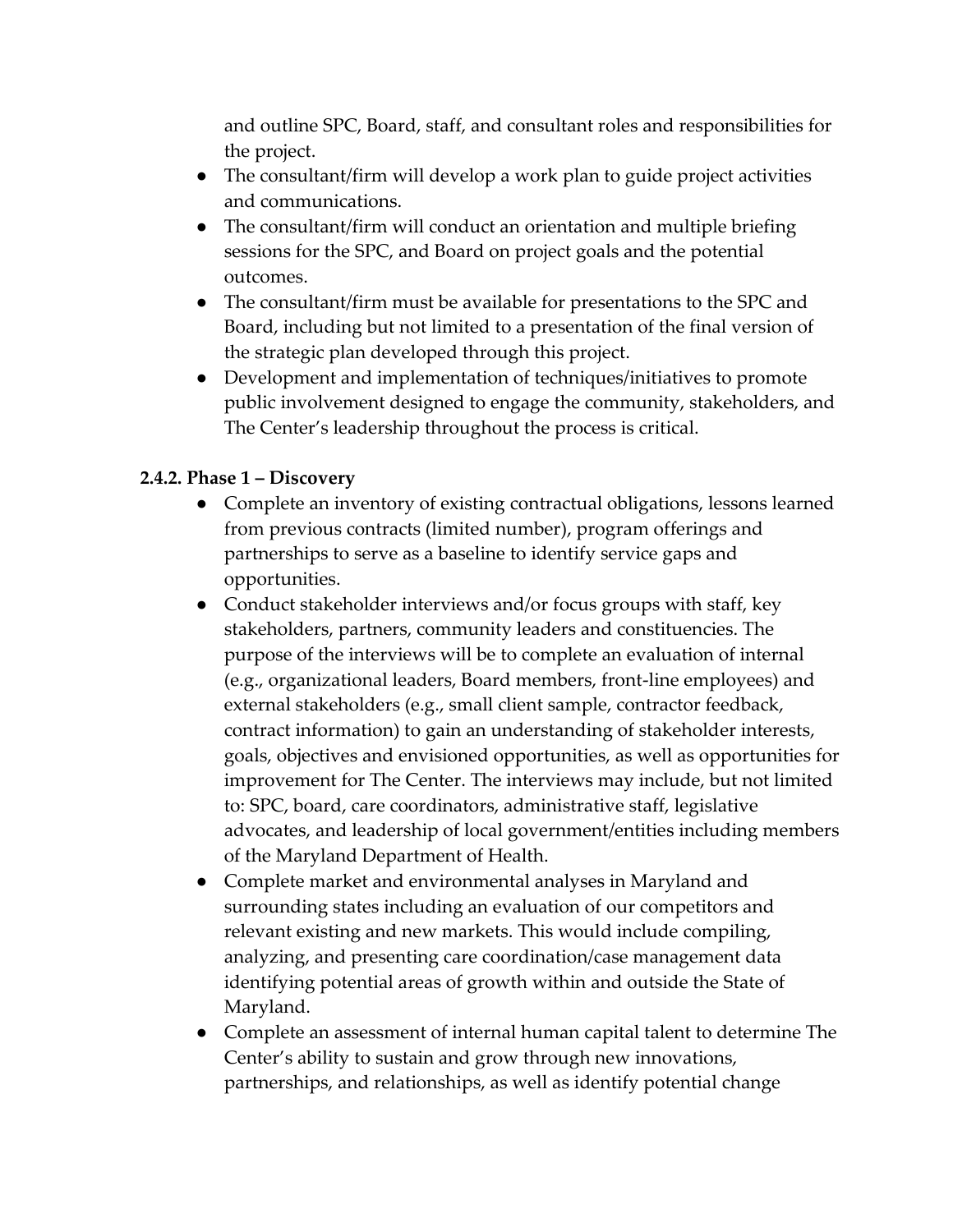leaders within the organization. This can be accomplished via group meetings, individual meetings, research and/or market analyses.

• Conduct a situational analysis of The Center as an organization to identify and assess the strengths, weaknesses, opportunities, and threats to the mission/purpose of The Center or areas that may prevent us from achieving our goals (e.g., SWOT analysis).

# **2.4.3. Phase 2 – Meet and Retreat**

- The Center envisions holding an one- or two-day board retreat dedicated to this effort. We seek input from the consultant/firm to help structure and facilitate the event to maximize impact.
- Meeting topics will align with information and data collected during discovery and may include:
	- o **Organizational Overview** ‐ Assessment of the strengths, weaknesses, and competencies of the organization.
	- o **External Overview** Assessment of opportunities and threats facing The Center in coming years. The assessment will include information on availability or significant limitation of resources and tools that The Center could use to add value and further its goals, including but not limited to expanding business outside of the State of MD.
	- o **Methodology**  The consultant will describe the methodology used to identify vital challenges and opportunities identified.
	- o **Identification of Opportunities, Strategies and Vision** ‐ Refining the vision for The Center which identifies its priorities, opportunities, and strategies, and clarifies The Center's role and confirms its mission and values.
	- o **Defining Future Access or Limiting Factors** Fiscal needs/implications related to potential strategic pathways.

# **2.4.4. Phase 3 – Document and Vet**

- Following the retreat or other collaborative planning meetings, the consultant/firm and the SPC will draft a strategic planning document for review and presentation to The Center's Board. This document should be, at a minimum, a three-year strategic plan that will position The Center to remain sustainable and competitive in the market that includes clearly defined actionable steps and milestones.
- The consultant/firm will participate in the drafting, review, and refinement of this document. The plan will reflect the findings and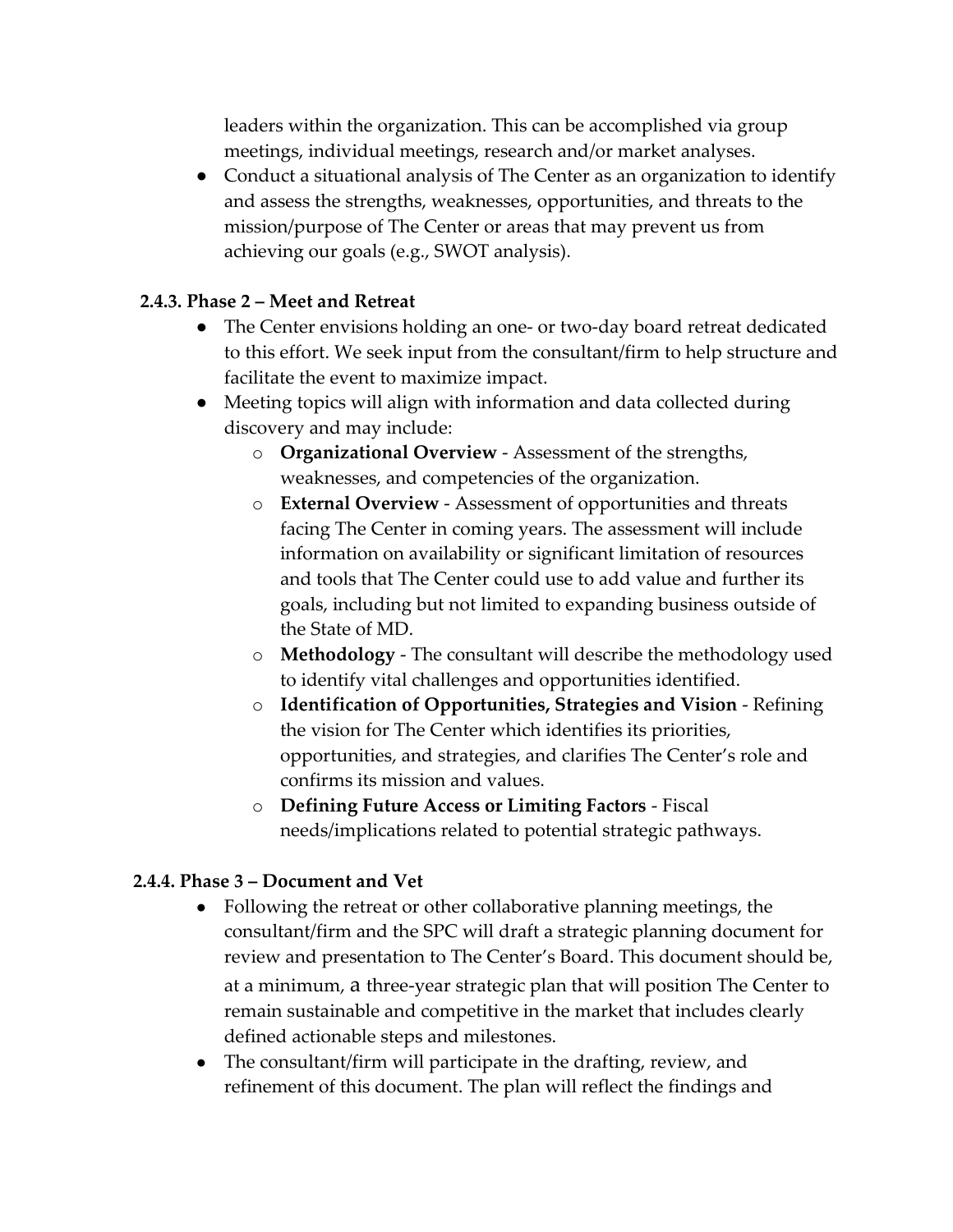outcomes of prior project phases and proposed next steps to incorporate the consensus of findings into the organization's strategic plan.

- The SPC and the consultant will work collectively to develop a series of communication and input techniques designed to keep the Board, staff, key partners, community stakeholders, and business leaders engaged in the identified goals, objectives and initiatives of the Strategic Plan. At a minimum, the consultant will provide the following deliverables:
	- o A draft Strategic Plan document,
	- o An executive summary of the draft Strategic Plan; and,
	- o A communication plan that includes a recommended package of material suitable for public distribution and outreach to board, staff and key stakeholders.

# **2.4.5. Phase 4 – Approve and Launch**

The consultant will lead production of a final Strategic Plan document that includes an implementation plan with defined milestones and benchmarks that The Center's SPC and Board can use to manage The Center's activities and measure its progress, including regular audit periods, as necessary. This document will be presented for approval by the SPC and Board of Directors.

# **3. REQUESTED INFORMATION**

# **3.1 Proposal Submission Requirements**

Each consultant/firm shall be responsible for preparing an effective, clear, and concise proposal and should be **no more than 25 pages, excluding attachments**. Proposals should be submitted in **PDF format** with one-inch margins and a font size of 12.

In addition, to completing **Appendix A**, proposals should contain the following information:

- 1. A cover letter introducing the consultant/firm, including a statement of the firm's commitment to diversity, equity, inclusion and belonging (DEDIB), as evidenced by any policies and procedures and/or initiatives related to DEI&B, a brief summarization of interest in the project, a statement that the consultant/firm is registered to conduct business in the State of Maryland and the signature of an authorized individual to bind the firm. The proposal must be a firm offer for a 60-day period.
- 2. Proposed statement of work, including: 2.1. Project Understanding;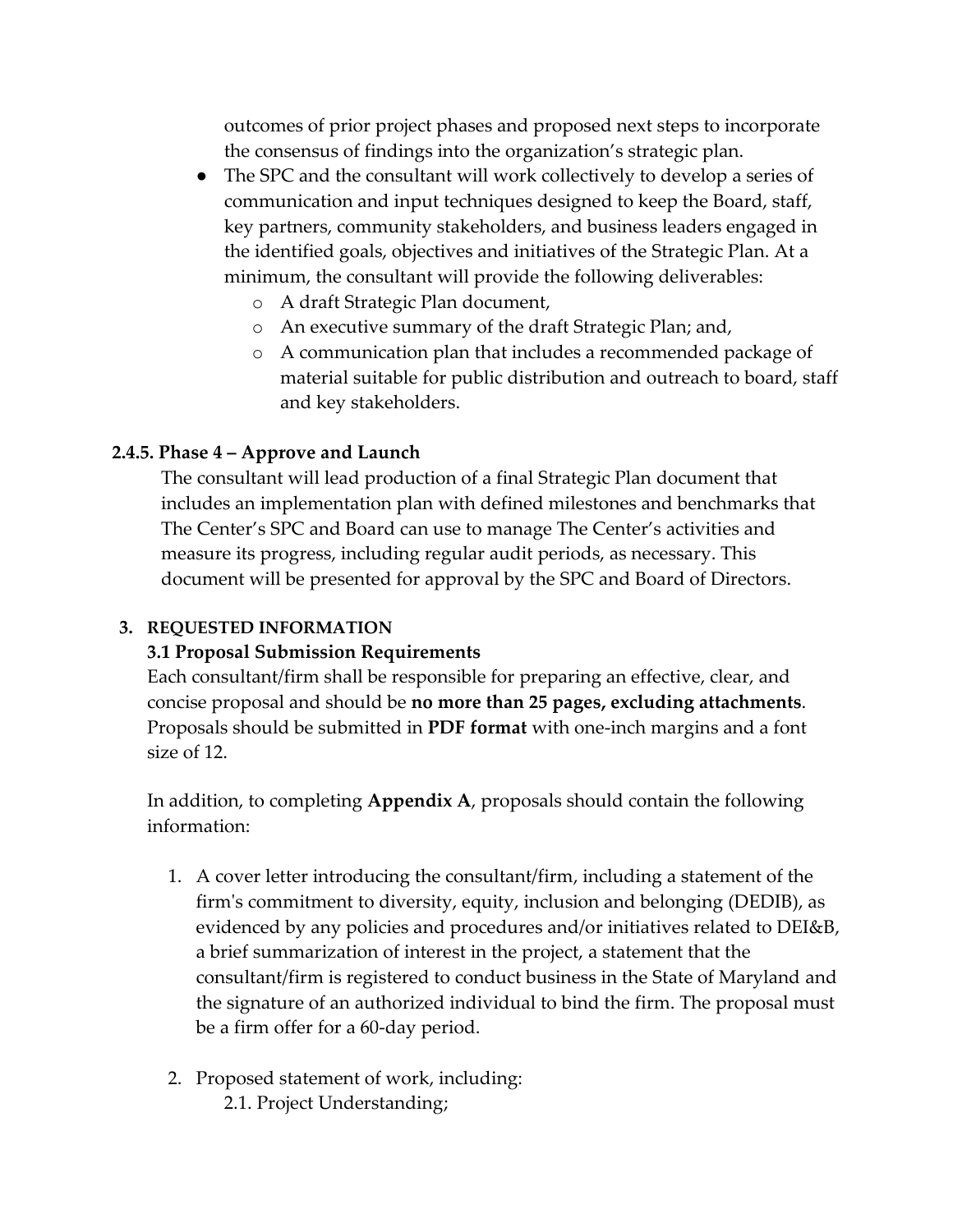- 2.2. Project Methodology and Deliverables (detailed timeline);
- 2.3. Roles and Responsibilities; and
- 2.4. Project Management.
- 3. Answers to the following questions:

3.1 Detail your success and experience with companies of comparable size, structure, and business lines where you were charged with meeting the same/similar objectives.

3.2 What challenges do you anticipate encountering, if any, in the execution of this work? How do you plan to mitigate those challenges?

3.3 In your opinion, what role/value does the mission of an organization play in the development of their respective Strategic Plan? How do you ensure that the "voice of the mission" emerges, and is sustained, throughout the process of assisting an organization to develop and execute its Strategic Plan?

3.4 Describe how you will approach facilitating a multiple-member meeting to elicit insight and foster consensus. How do you promote idea sharing and ensure each member's voice is included?

3.5 Based off what you know about The Center, who and how would you engage external stakeholders?

3.6 Has your organization worked on projects where consultant compensation is contingent/outcome based? If yes, please include an alternate fee structure based on achievement of outcomes.

- 4. Specific qualifications regarding experience in strategic planning services, including the names of clients doing similar work to The Center or in healthcare fields.
- 5. A description of qualifications and resumes for all individuals proposed in Section 2.3.
- 6. A description of two to three projects of a similar scope, magnitude and complexity to the work described in this solicitation and outcomes of the projects.
- 7. A clear and concise budget that **does not exceed \$40,000** with a proposed fee schedule for each phase of the project including any incident or travel expenses.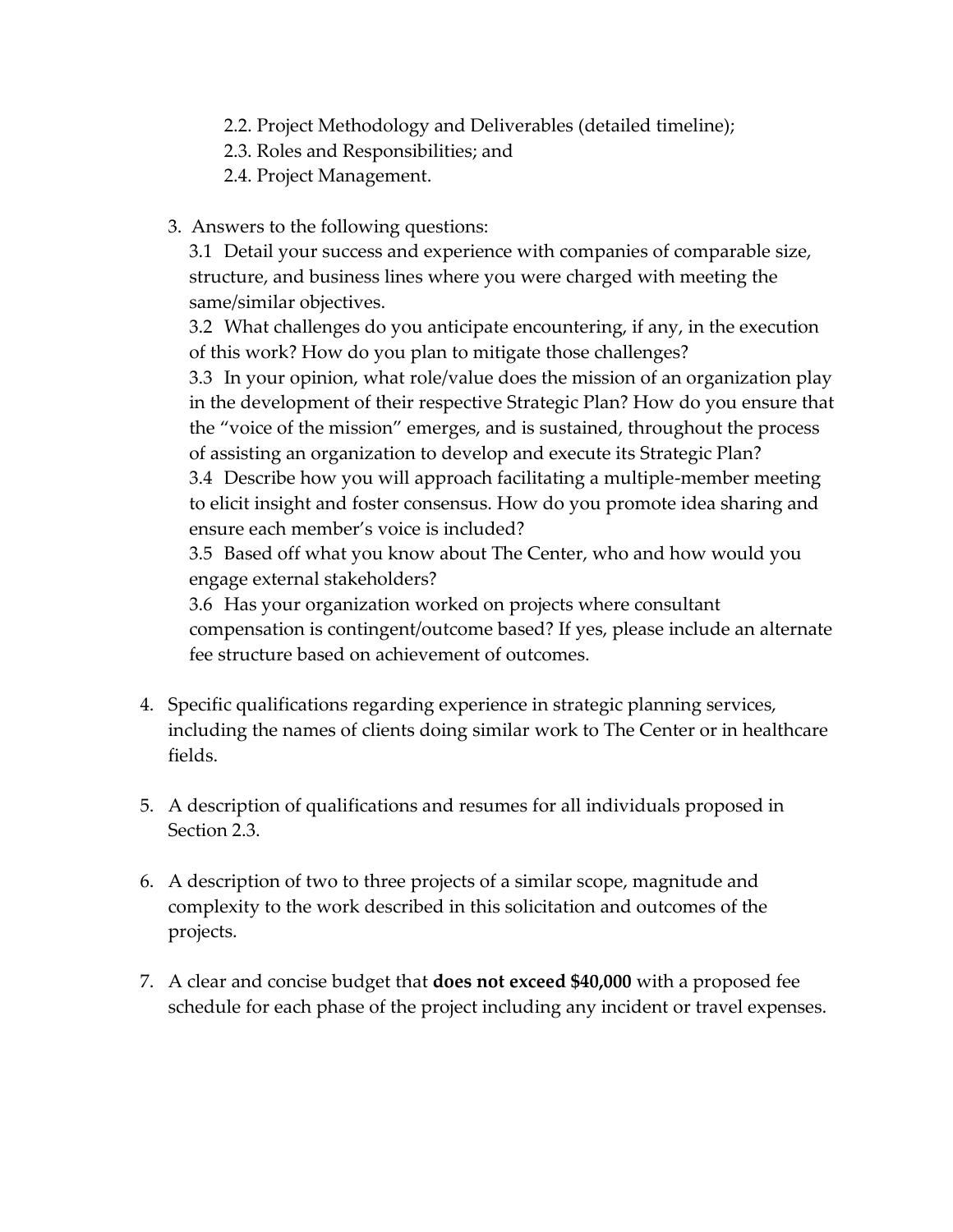## **3.2 Response Delivery**

Please submit all responses in PDF format by **4:00 p.m. EST on Wednesday, December 1, 2021 to Jennifer Sears at [Jsears@coordinatingcenter.org.](mailto:Jsears@coordinatingcenter.org)** 

Pre-proposal questions may be submitted through **November 12, 2021** to **Jennifer Sears at [Jsears@coordinatingcenter.org](mailto:Jsears@coordinatingcenter.org)**. All responses will be made available on The Center's website, [www.coordinatingcenter.org,](http://www.coordinatingcenter.org/) no later than **November 16, 2021**.

# **3.3 Evaluation and Selection**

The SPC will evaluate submittals based on this RFP. A contract may be awarded to the consultant/firm whose submittal best meets The Center/requirements and needs at the time of the award.

Only responses that are received by 4 p.m. on December 1, 2021 will be evaluated.

Based on the results of the preliminary evaluation, the highest rated offerors may be invited to a virtual interview with the SPC. The SPC will conduct a final evaluation and shall then negotiate a contract with the highest rated offeror.

The SPC will use the following criteria and weight in evaluation of each qualifying response:

| • Proposed Statement of Work | 35 |
|------------------------------|----|
| • Past Experience            | 25 |
| • Qualifications             | 15 |
| $\bullet$ Budget             | 20 |
| • Appendix A                 | 5  |

### **4.0 ELIGIBILITY**

Each offeror shall specifically identify in its proposal whether any potential or actual Organizational and Consultant Conflicts of Interest (OCCI) exist for this procurement. If the offeror believes that no OCCI exists, the OCCI response shall set forth sufficient details to support such a position.

Offerors shall submit with their proposal an OCCI certification, using the following language: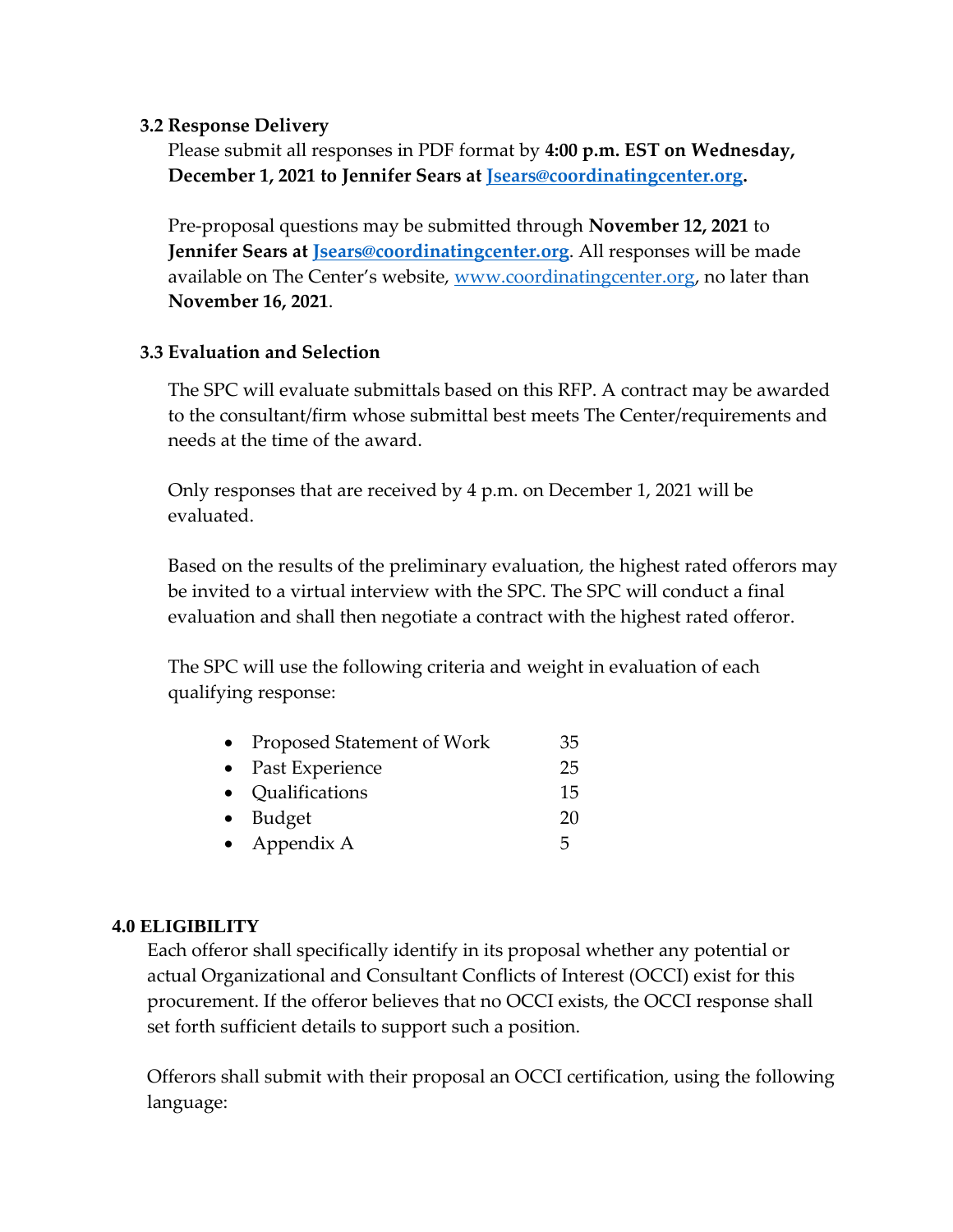The offeror [ ] is [ ] is not aware of any information bearing on the existence of any potential organizational conflict of interest.

If the offeror is aware of information bearing on whether a potential conflict may exist, the offeror shall provide a disclosure statement and mitigation plan describing this information. Prospective consultants/firms are not eligible to submit a proposal if current or past corporate and/or other interests may—in the opinion of The Center—give rise to conflict of interest in connection with this RFP or the Services. Consultants/firms are to submit with their proposal documents a description of any issue that may constitute a direct or indirect conflict of interest for review by The Center. The Center's decision on this matter will be final.

#### **5.0 FACILITIES**

The primary place of performance shall be at The Center's central office building located at 8531 Veterans Highway Millersville, MD 21108. The Consultant shall attend meetings and perform various tasks either in-person at The Center or virtually via MS Teams or Zoom video conferencing during the period of performance.

The Center staff will provide space for meeting with consultant personnel as directed by The Center. The Center staff will work with the consultant/firm in arranging meetings with SPC, Board, staff, and key stakeholders. No overnight stays will be reimbursed.

#### **6.0 CONTRACTOR TRAVEL**

If travel is required, the consultant/firm shall notify The Center and obtain approval prior to consultant/firm personnel traveling. Any travel with more than a 25-mile radius from The Center's central office building will be reimbursed \$.50 per mile.

| <b>Key Date</b>            | Activity                               |
|----------------------------|----------------------------------------|
| November 1, 2021           | RFP posted/distributed                 |
| November 12, 2021          | Question submission deadline           |
| November 16, 2021          | Question and answers posted to website |
| December 1, 2021 at 4 p.m. | Submission of response                 |
| December 6-17, 2021        | Review period                          |

#### **7.0 KEY DATES AND DEADLINES**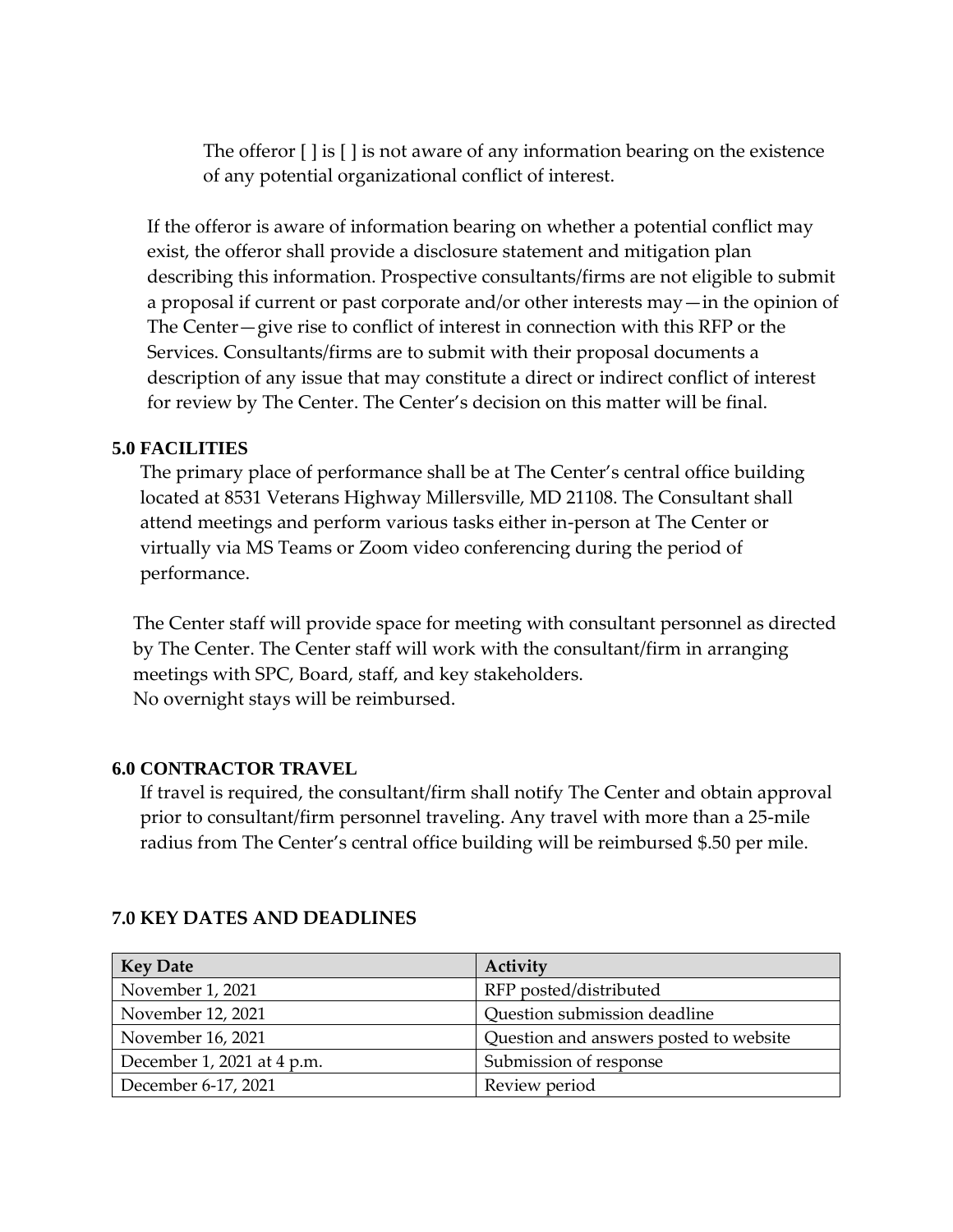| <b>Key Date</b>   | Activity                   |
|-------------------|----------------------------|
| January 3-7, 2022 | <b>Finalist interviews</b> |
| January 19, 2022  | Award Announcement         |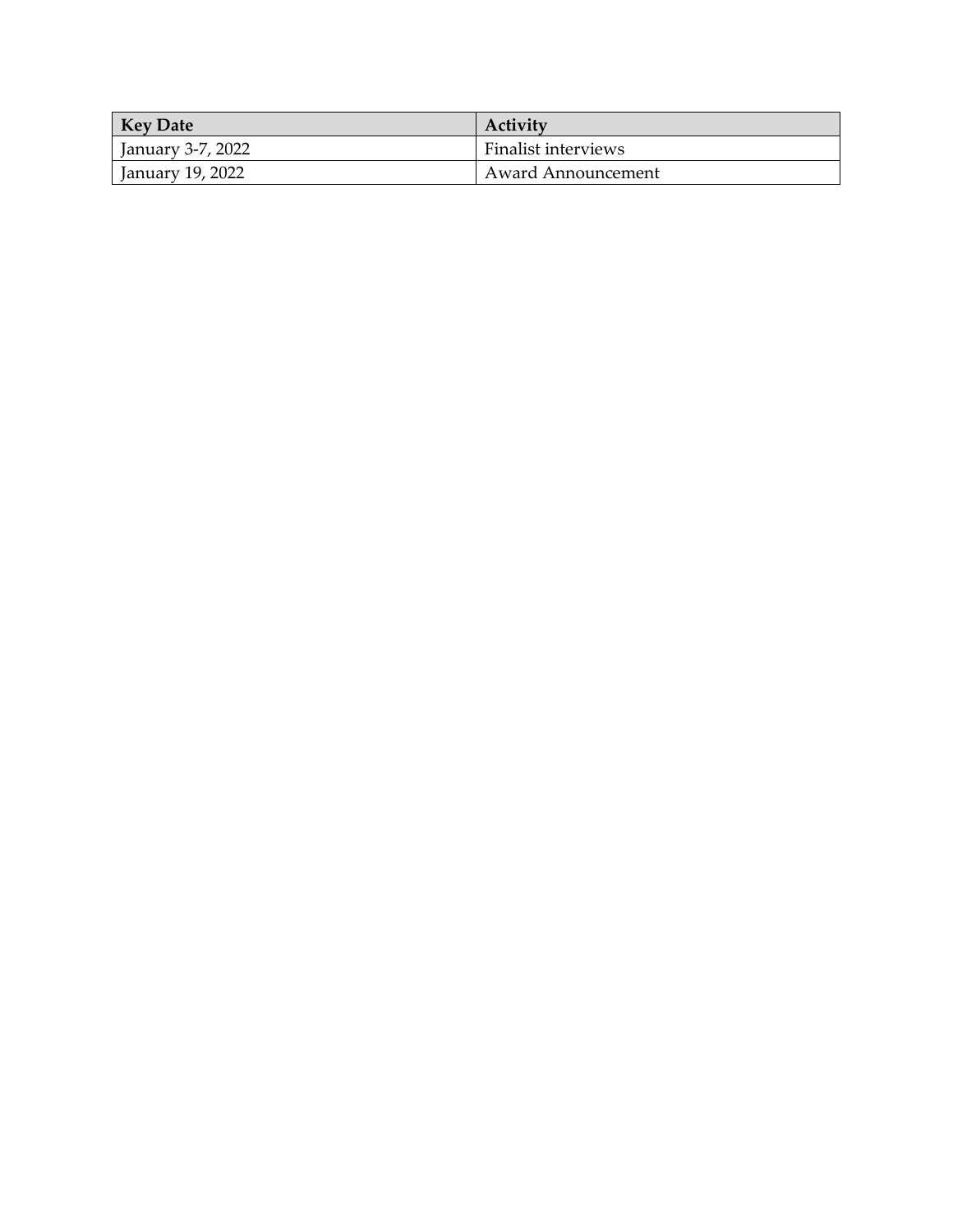#### **APPENDIX A: RFP RESPONSE FORM**

| Organization/Company's              | Click or tap here to enter text. |
|-------------------------------------|----------------------------------|
| Name:                               |                                  |
| Responder's Name:                   | Click or tap here to enter text. |
| Responder's Title:                  | Click or tap here to enter text. |
| Responder's Email Address:          | Click or tap here to enter text. |
| Responder's Phone Number:           | Click or tap here to enter text. |
| Organization/Company's              | Click or tap here to enter text. |
| Website:                            |                                  |
| <b>Main Product/Services:</b>       | Click or tap here to enter text. |
| <b>Main Market/Customers:</b>       | Click or tap here to enter text. |
| Number of Years in the Market:      | Click or tap here to enter text. |
| <b>Company Location (s):</b>        | Click or tap here to enter text. |
| <b>Number of Employees:</b>         | Click or tap here to enter text. |
| <b>Notable Acquisitions:</b>        | Click or tap here to enter text. |
| <b>Key Business Partners:</b>       | Click or tap here to enter text. |
| 2020 Gross Revenue:                 | Click or tap here to enter text. |
| 2020 Net Income:                    | Click or tap here to enter text. |
| <b>Return on Investment:</b>        | Click or tap here to enter text. |
| Reference #1 Name:                  | Click or tap here to enter text. |
|                                     |                                  |
| Reference #1 Phone Number:          | Click or tap here to enter text. |
|                                     |                                  |
| Reference #1 Email Address:         | Click or tap here to enter text. |
|                                     |                                  |
| Reference #1 Company Name:          | Click or tap here to enter text. |
| Number of Years Reference #1        | Click or tap here to enter text. |
| <b>Has Been a Customer</b>          |                                  |
| Reference #2 Name:                  | Click or tap here to enter text. |
|                                     |                                  |
| Reference #2 Phone Number:          | Click or tap here to enter text. |
|                                     |                                  |
| Reference #2 Email Address:         | Click or tap here to enter text. |
|                                     |                                  |
| Reference #2 Company Name:          | Click or tap here to enter text. |
|                                     |                                  |
| <b>Number of Years Reference #2</b> | Click or tap here to enter text. |
| <b>Has Been a Customer</b>          |                                  |
| Reference #3 Name:                  | Click or tap here to enter text. |
|                                     |                                  |